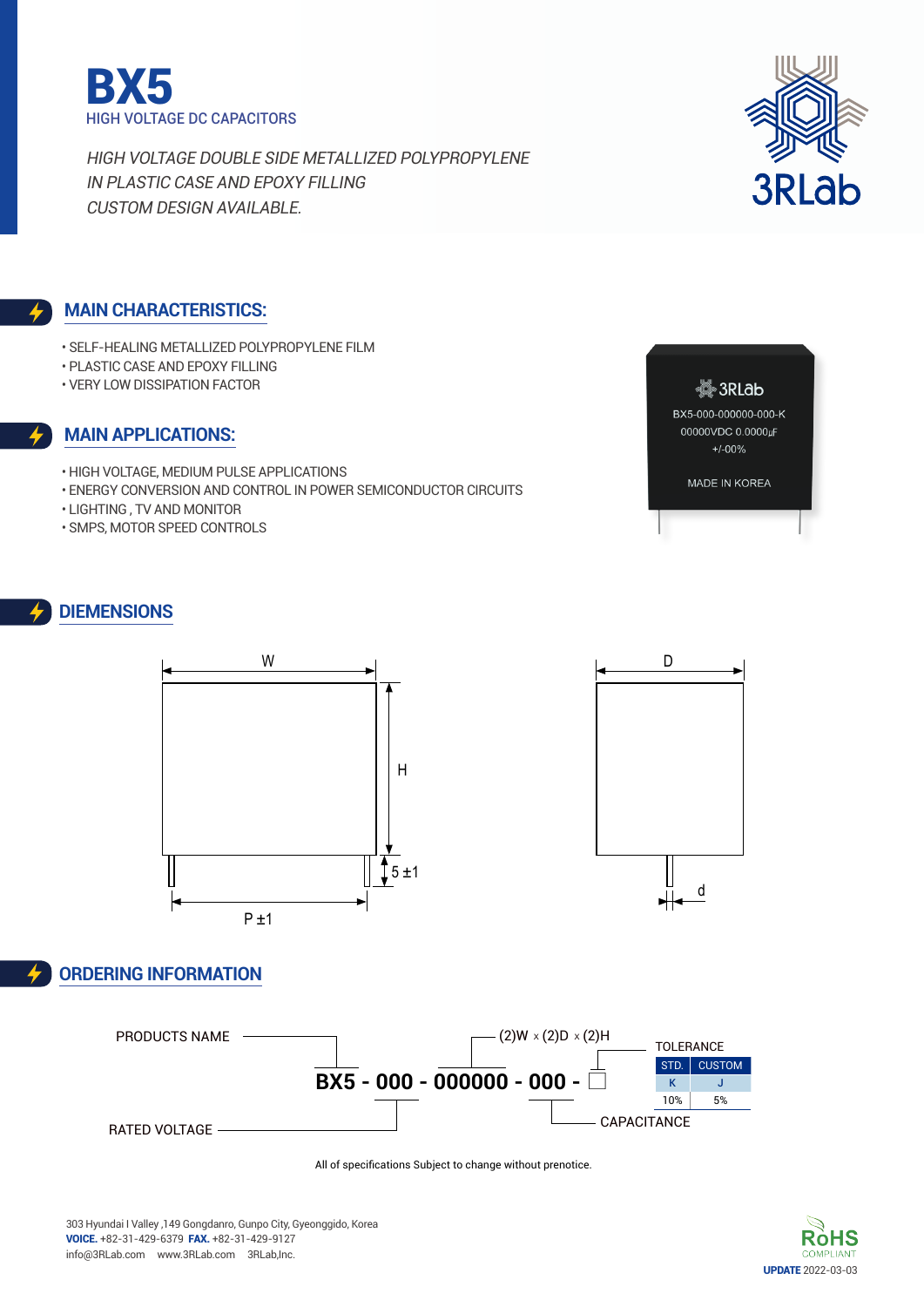

3RLab

High Voltage Double side Metallized Polypropylene in Plastic case and epoxy filling Custom Design available.

## **SPECIFICATIONS**

| DC VOLTAGE RANGE                          | $400 \sim 3000$ V                                                                                            |
|-------------------------------------------|--------------------------------------------------------------------------------------------------------------|
| <b>CAPACITANCE RANGE</b>                  | UP TO 25 µF                                                                                                  |
| <b>CAPACITANCE TOLERANCE (+25°C)</b>      | STANDARD: ±10% ON REQUEST ± 5%                                                                               |
| <b>EQUIVALENT SERIES RESISTANCE (ESR)</b> | $< 4.5$ m $0$                                                                                                |
| MAXIMUM VOLTAGE RATE OF RISE(dV/dT)       | $\leq$ 2700 V/µs                                                                                             |
| <b>TERMINALS</b>                          | <b>TINNED COPPER WIRE</b>                                                                                    |
| <b>VOLTAGE TEST</b>                       | RATED VOLTAGE X 1.2 TIMES FOR 10 SECS                                                                        |
| <b>WORKING &amp; STORAGE TEMPERATURE</b>  | $-55/+85$ °C                                                                                                 |
| <b>FILLING</b>                            | FLAME RETARDANT EPOXY RESIN FILLING                                                                          |
| <b>PROTECTIVE MECHANISM</b>               | <b>SELF HEALING</b>                                                                                          |
| <b>SQUARE PLASTIC CASE</b>                | FLAME RETARDANT PLASTIC CASE(UL94V-0)                                                                        |
| <b>LIFE EXPECTANCY</b>                    | 100,000 HOURS TYP.                                                                                           |
| <b>SOLDERING HEAT TEST</b>                | TEMPERATURE = 260±5°C FOR 10SECS                                                                             |
| <b>DISSIPATION FACTOR</b>                 | DF VALUE $\leq$ 0.05 %, MEASURED AT 25 ±5°C, 1 kHz.                                                          |
| <b>INSULATION RESISTANCE (RINS)</b>       | C ≤0.33μF ≥100,000MΩ, C>0.33μF≥30,000 SEC (ΜΩ Χ μF) AT 25±°C,<br>AFTER 1 MINUTE OF ELECTRIFICATION AT 100VDC |

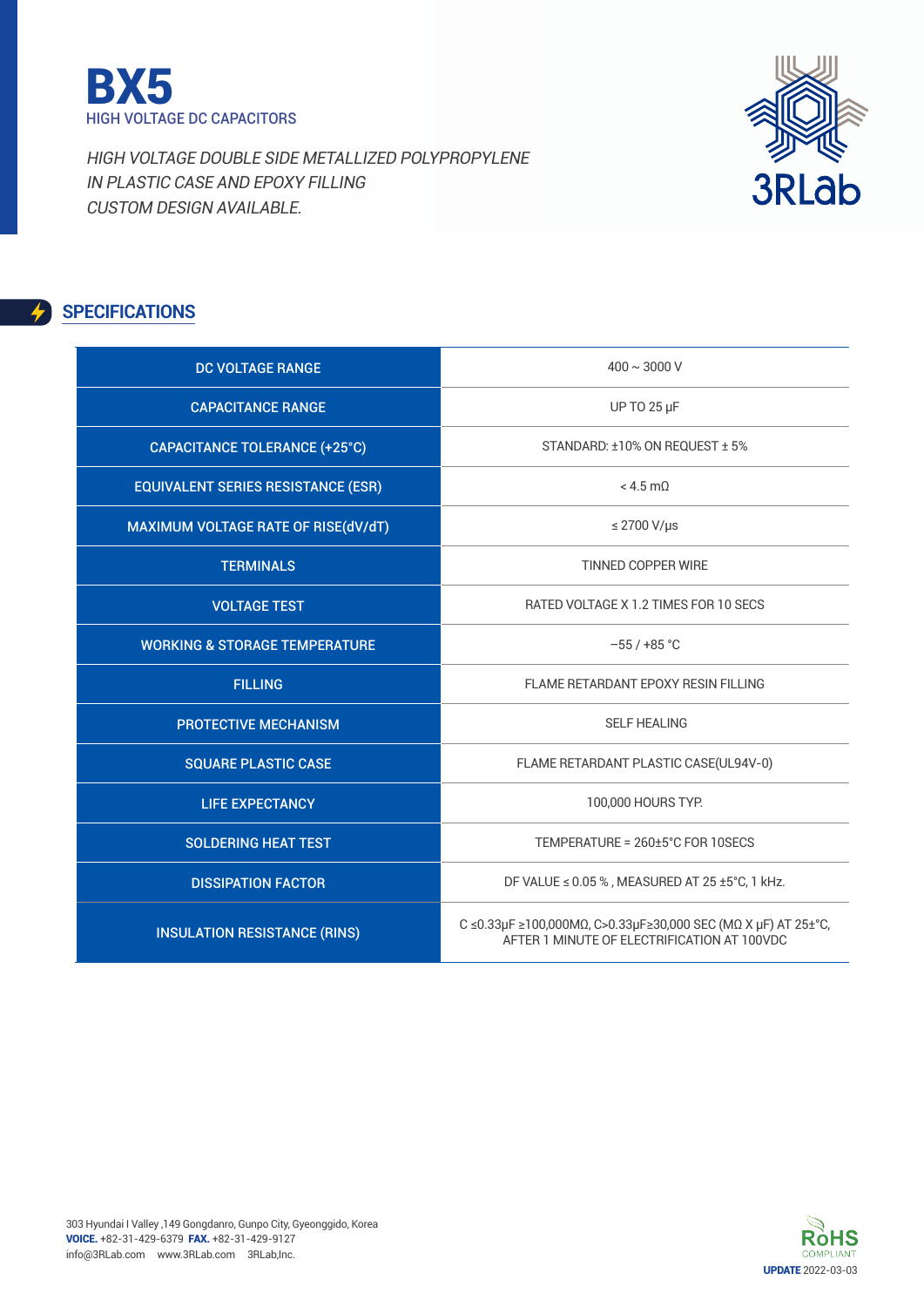



|            |                    |                    |    |      | 400VDC, RATED VOLTAGE |      |              |             |                     |                      |
|------------|--------------------|--------------------|----|------|-----------------------|------|--------------|-------------|---------------------|----------------------|
|            | <b>VOLTAGE [V]</b> | CAP <sup>(3)</sup> |    |      | DIMENSIONS[mm]        |      |              | <b>LEAD</b> | <b>CURRENT</b>      |                      |
| <b>VDC</b> | $V-PEAK^{(1)}$     | μF                 | W  | н    | T                     | P    | $\mathsf{d}$ | <b>AWG</b>  | $I-PEAK(2)$<br>[kA] | <b>ORDERING CODE</b> |
| 400        | 560                | 1                  | 15 | 24   | 32                    | 27.5 | 0.8          | 20          | 250.0               | BX5-040-152432-105-K |
| 400        | 560                | 1.2                | 15 | 24   | 32                    | 27.5 | 0.8          | 20          | 300.0               | BX5-040-152432-125-K |
| 400        | 560                | 1.5                | 18 | 33   | 32                    | 27.5 | 0.8          | 20          | 375.0               | BX5-040-183332-155-K |
| 400        | 560                | $\overline{2}$     | 18 | 33   | 32                    | 27.5 | 0.8          | 20          | 500.0               | BX5-040-183332-205-K |
| 400        | 560                | 2                  | 17 | 28   | 42.5                  | 37.5 | 1            | 18          | 500.0               | BX5-040-172842-205-K |
| 400        | 560                | 2.2                | 17 | 28   | 42.5                  | 37.5 | $\mathbf{1}$ | 18          | 550.0               | BX5-040-172842-225-K |
| 400        | 560                | 2.5                | 17 | 28   | 42.5                  | 37.5 | $\mathbf{1}$ | 18          | 625.0               | BX5-040-172842-255-K |
| 400        | 560                | 3                  | 20 | 39.5 | 41.5                  | 37.5 | 1            | 18          | 750.0               | BX5-040-203941-305-K |
| 400        | 560                | 3.3                | 20 | 39.5 | 41.5                  | 37.5 | $\mathbf{1}$ | 18          | 429.0               | BX5-040-203941-335-K |
| 400        | 560                | 4                  | 20 | 39.5 | 41.5                  | 37.5 | $\mathbb{I}$ | 18          | 520.0               | BX5-040-203941-405-K |
| 400        | 560                | 4.7                | 20 | 39.5 | 41.5                  | 37.5 | 1            | 18          | 611.0               | BX5-040-203941-475-K |
| 400        | 560                | 5                  | 34 | 36   | 45                    | 37.5 | 1            | 18          | 650.0               | BX5-040-343645-505-K |
| 400        | 560                | 5.5                | 34 | 36   | 45                    | 37.5 | 1            | 18          | 715.0               | BX5-040-343645-555-K |
| 400        | 560                | 6                  | 34 | 36   | 45                    | 37.5 | 1            | 18          | 780.0               | BX5-040-343645-605-K |
| 400        | 560                | 6.8                | 34 | 36   | 45                    | 37.5 | 1            | 18          | 612.0               | BX5-040-343645-685-K |
| 400        | 560                | 7.5                | 34 | 36   | 45                    | 37.5 | 1            | 18          | 675.0               | BX5-040-343645-755-K |
| 400        | 560                | 8                  | 34 | 45   | 45                    | 37.5 | 1            | 18          | 720.0               | BX5-040-344545-805-K |
| 400        | 560                | 9                  | 34 | 45   | 45                    | 37.5 | 1            | 18          | 810.0               | BX5-040-344545-905-K |
| 400        | 560                | 10                 | 42 | 47   | 45                    | 37.5 | 1            | 18          | 900.0               | BX5-040-424745-106-K |
| 400        | 560                | 12                 | 42 | 47   | 45                    | 37.5 | 1            | 18          | 1080.0              | BX5-040-424745-126-K |
| 400        | 560                | 15                 | 35 | 50   | 57                    | 52.5 | 1.2          | 16          | 1350.0              | BX5-040-355057-156-K |
| 400        | 560                | 20                 | 38 | 54   | 57                    | 52.5 | 1.2          | 16          | 1800.0              | BX5-040-385457-206-K |
| 400        | 560                | 22                 | 50 | 55   | 57                    | 52.5 | 1.2          | 16          | 990.0               | BX5-040-505557-226-K |
| 400        | 560                | 25                 | 50 | 55   | 57                    | 52.5 | 1.2          | 16          | 1125.0              | BX5-040-505557-256-K |

\*\*CAPACITANCE AND THREADS TERMINAL AVAILABLE AS CUSTOM.<br>(1) NON-REPETITIVE PEAK VOLTAGE LESS THAN 00MS TYP.<br>(2) NON-REPETITIVE PEAK CURRENT LESS THAN 00MS TYP.<br>(3) MEASURED AT 1KHZ ±20HZ AT 25°C

303 Hyundai I Valley ,149 Gongdanro, Gunpo City, Gyeonggido, Korea voice. +82-31-429-6379 fax. +82-31-429-9127 info@3RLab.com www.3RLab.com 3RLab,Inc.

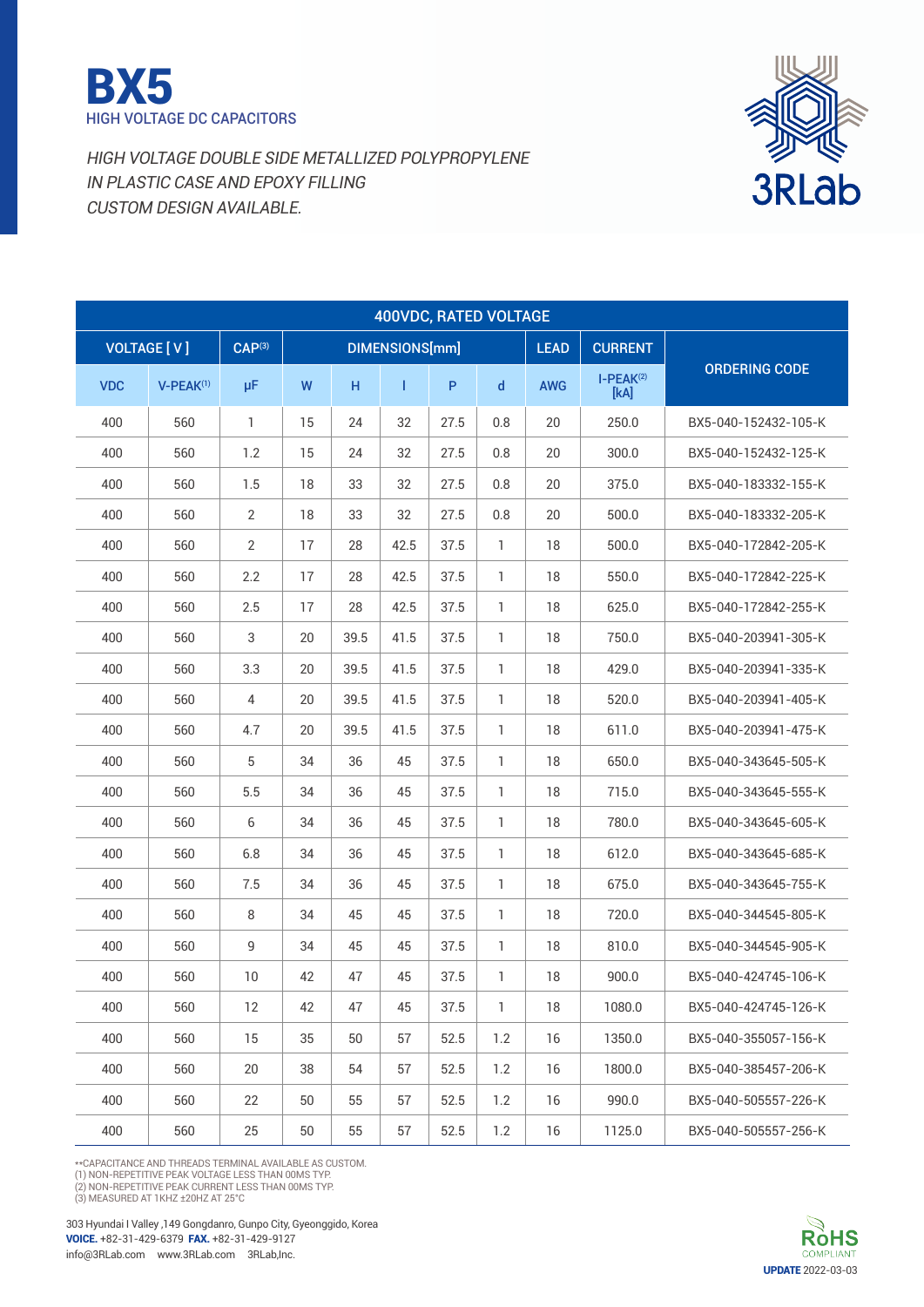



|            |                       |                    |    |      |                | <b>630VDC, RATED VOLTAGE</b> |              |             |                     |                      |
|------------|-----------------------|--------------------|----|------|----------------|------------------------------|--------------|-------------|---------------------|----------------------|
|            | <b>VOLTAGE [V]</b>    | CAP <sup>(3)</sup> |    |      | DIMENSIONS[mm] |                              |              | <b>LEAD</b> | <b>CURRENT</b>      |                      |
| <b>VDC</b> | V-PEAK <sup>(1)</sup> | μF                 | W  | н    | Т              | P                            | $\mathsf{d}$ | <b>AWG</b>  | $I-PEAK(2)$<br>[kA] | <b>ORDERING CODE</b> |
| 630        | 880                   | 0.47               | 15 | 24   | 32             | 27.5                         | 0.8          | 20          | 423.0               | BX5-063-152432-474-K |
| 630        | 880                   | 0.68               | 15 | 24   | 32             | 27.5                         | 0.8          | 20          | 612.0               | BX5-063-152432-684-K |
| 630        | 880                   | $\mathbf{1}$       | 18 | 33   | 32             | 27.5                         | 0.8          | 20          | 500.0               | BX5-063-183332-105-K |
| 630        | 880                   | 1.2                | 18 | 33   | 32             | 27.5                         | 0.8          | 20          | 600.0               | BX5-063-183332-125-K |
| 630        | 880                   | 1.2                | 17 | 28   | 42.5           | 37.5                         | 1            | 18          | 600.0               | BX5-063-172842-125-K |
| 630        | 880                   | 1.5                | 17 | 28   | 42.5           | 37.5                         | 1            | 18          | 750.0               | BX5-063-172842-155-K |
| 630        | 880                   | $\overline{2}$     | 20 | 39.5 | 41.5           | 37.5                         | $\mathbf{1}$ | 18          | 1000.0              | BX5-063-203941-205-K |
| 630        | 880                   | 2.2                | 20 | 39.5 | 41.5           | 37.5                         | $\mathbf{1}$ | 18          | 1100.0              | BX5-063-203941-225-K |
| 630        | 880                   | 2.5                | 20 | 39.5 | 41.5           | 37.5                         | $\mathbf{1}$ | 18          | 1250.0              | BX5-063-203941-255-K |
| 630        | 880                   | 3                  | 34 | 36   | 45             | 37.5                         | 1            | 18          | 1500.0              | BX5-063-343645-305-K |
| 630        | 880                   | 3.3                | 34 | 36   | 45             | 37.5                         | 1            | 18          | 627.0               | BX5-063-343645-335-K |
| 630        | 880                   | $\overline{4}$     | 34 | 36   | 45             | 37.5                         | $\mathbf{1}$ | 18          | 760.0               | BX5-063-343645-405-K |
| 630        | 880                   | 4.7                | 34 | 45   | 45             | 37.5                         | 1            | 18          | 893.0               | BX5-063-344545-475-K |
| 630        | 880                   | 5                  | 34 | 45   | 45             | 37.5                         | 1            | 18          | 950.0               | BX5-063-344545-505-K |
| 630        | 880                   | 5.5                | 34 | 45   | 45             | 37.5                         | 1            | 18          | 1045.0              | BX5-063-344545-555-K |
| 630        | 880                   | 6                  | 34 | 45   | 45             | 37.5                         | $\mathbf{1}$ | 18          | 1140.0              | BX5-063-344545-605-K |
| 630        | 880                   | 6.8                | 42 | 47   | 45             | 37.5                         | $\mathbf{1}$ | 18          | 1088.0              | BX5-063-424745-685-K |
| 630        | 880                   | 7.5                | 35 | 50   | 57             | 52.5                         | 1.2          | 16          | 1200.0              | BX5-063-355057-755-K |
| 630        | 880                   | 8                  | 35 | 50   | 57             | 52.5                         | 1.2          | 16          | 1280.0              | BX5-063-355057-805-K |
| 630        | 880                   | 9                  | 35 | 50   | 57             | 52.5                         | 1.2          | 16          | 1440.0              | BX5-063-355057-905-K |
| 630        | 880                   | 10                 | 35 | 50   | 57             | 52.5                         | 1.2          | 16          | 1600.0              | BX5-063-355057-106-K |
| 630        | 880                   | 12                 | 38 | 54   | 57             | 52.5                         | 1.2          | 16          | 1920.0              | BX5-063-385457-126-K |
| 630        | 880                   | 15                 | 50 | 55   | 57             | 52.5                         | 1.2          | 16          | 2400.0              | BX5-063-505557-156-K |

\*\*Capacitance and threads terminal available as custom.

(1) NON-REPETITIVE PEAK VOLTAGE LESS THAN 00MS TYP.<br>(2) NON-REPETITIVE PEAK CURRENT LESS THAN 00MS TYP.<br>(3) MEASURED AT 1 KHZ ±20HZ AT 25°C

303 Hyundai I Valley ,149 Gongdanro, Gunpo City, Gyeonggido, Korea voice. +82-31-429-6379 fax. +82-31-429-9127 info@3RLab.com www.3RLab.com 3RLab,Inc.

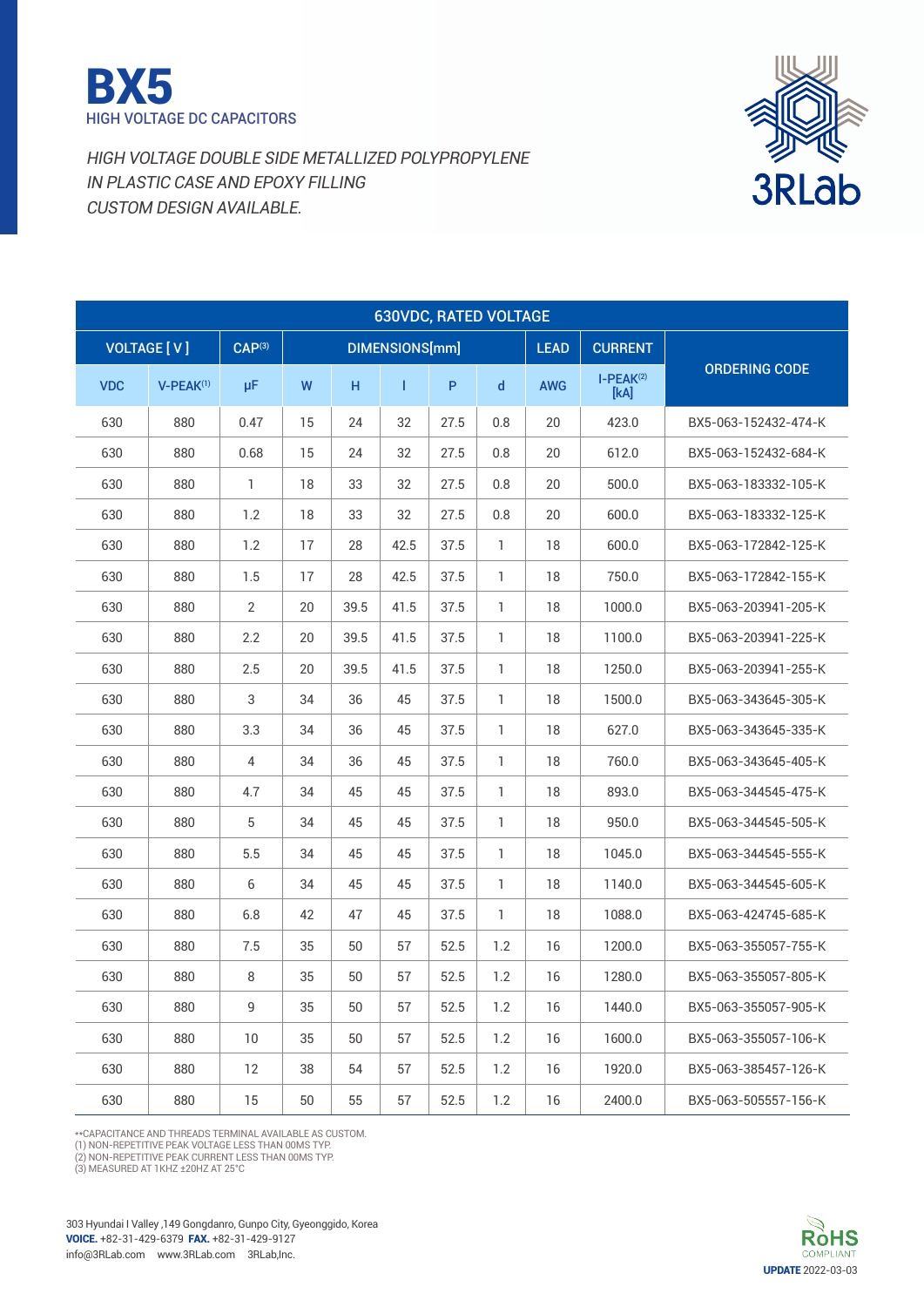



|            | 850VDC, RATED VOLTAGE |                    |    |      |                |      |              |             |                     |                      |  |  |  |  |
|------------|-----------------------|--------------------|----|------|----------------|------|--------------|-------------|---------------------|----------------------|--|--|--|--|
|            | <b>VOLTAGE [V]</b>    | CAP <sup>(3)</sup> |    |      | DIMENSIONS[mm] |      |              | <b>LEAD</b> | <b>CURRENT</b>      |                      |  |  |  |  |
| <b>VDC</b> | $V-PEAK^{(1)}$        | μF                 | W  | H.   | T              | P    | $\mathsf{d}$ | <b>AWG</b>  | $I-PEAK(2)$<br>[KA] | <b>ORDERING CODE</b> |  |  |  |  |
| 850        | 1200                  | 0.22               | 15 | 24   | 32             | 27.5 | 0.8          | 20          | 396.0               | BX5-085-152432-224-K |  |  |  |  |
| 850        | 1200                  | 0.33               | 15 | 24   | 32             | 27.5 | 0.8          | 20          | 379.5               | BX5-085-152432-334-K |  |  |  |  |
| 850        | 1200                  | 0.47               | 18 | 33   | 32             | 27.5 | 0.8          | 20          | 540.5               | BX5-085-183332-474-K |  |  |  |  |
| 850        | 1200                  | 0.68               | 18 | 33   | 32             | 27.5 | 0.8          | 20          | 782.0               | BX5-085-183332-684-K |  |  |  |  |
| 850        | 1200                  | 0.68               | 17 | 28   | 42.5           | 37.5 | 1            | 18          | 782.0               | BX5-085-172842-684-K |  |  |  |  |
| 850        | 1200                  | $\mathbf{1}$       | 20 | 39.5 | 41.5           | 37.5 | $\mathbf{1}$ | 18          | 500.0               | BX5-085-203941-105-K |  |  |  |  |
| 850        | 1200                  | 1.2                | 20 | 39.5 | 41.5           | 37.5 | 1            | 18          | 600.0               | BX5-085-203941-125-K |  |  |  |  |
| 850        | 1200                  | 1.5                | 20 | 39.5 | 41.5           | 37.5 | $\mathbf{1}$ | 18          | 750.0               | BX5-085-203941-155-K |  |  |  |  |
| 850        | 1200                  | $\overline{2}$     | 34 | 36   | 45             | 37.5 | 1            | 18          | 1000.0              | BX5-085-343645-205-K |  |  |  |  |
| 850        | 1200                  | 2.2                | 34 | 36   | 45             | 37.5 | 1            | 18          | 1100.0              | BX5-085-343645-225-K |  |  |  |  |
| 850        | 1200                  | 2.5                | 34 | 36   | 45             | 37.5 | 1            | 18          | 1250.0              | BX5-085-343645-255-K |  |  |  |  |
| 850        | 1200                  | 3                  | 34 | 45   | 45             | 37.5 | 1            | 18          | 1500.0              | BX5-085-344545-305-K |  |  |  |  |
| 850        | 1200                  | 3.3                | 34 | 45   | 45             | 37.5 | 1            | 18          | 759.0               | BX5-085-344545-335-K |  |  |  |  |
| 850        | 1200                  | $\overline{4}$     | 42 | 47   | 45             | 37.5 | 1            | 18          | 920.0               | BX5-085-424745-405-K |  |  |  |  |
| 850        | 1200                  | 4.7                | 35 | 50   | 57             | 52.5 | 1.2          | 16          | 1081.0              | BX5-085-355057-475-K |  |  |  |  |
| 850        | 1200                  | 5                  | 35 | 50   | 57             | 52.5 | 1.2          | 16          | 1150.0              | BX5-085-355057-505-K |  |  |  |  |
| 850        | 1200                  | 5.5                | 35 | 50   | 57             | 52.5 | 1.2          | 16          | 1265.0              | BX5-085-355057-555-K |  |  |  |  |
| 850        | 1200                  | 6                  | 35 | 50   | 57             | 52.5 | 1.2          | 16          | 1380.0              | BX5-085-355057-605-K |  |  |  |  |
| 850        | 1200                  | 6.8                | 38 | 54   | 57             | 52.5 | 1.2          | 16          | 1292.0              | BX5-085-385457-685-K |  |  |  |  |
| 850        | 1200                  | 7.5                | 38 | 54   | 57             | 52.5 | 1.2          | 16          | 1425.0              | BX5-085-385457-755-K |  |  |  |  |
| 850        | 1200                  | 8                  | 50 | 55   | 57             | 52.5 | 1.2          | 16          | 1520.0              | BX5-085-505557-805-K |  |  |  |  |
| 850        | 1200                  | 9                  | 50 | 55   | 57             | 52.5 | 1.2          | 16          | 1710.0              | BX5-085-505557-905-K |  |  |  |  |

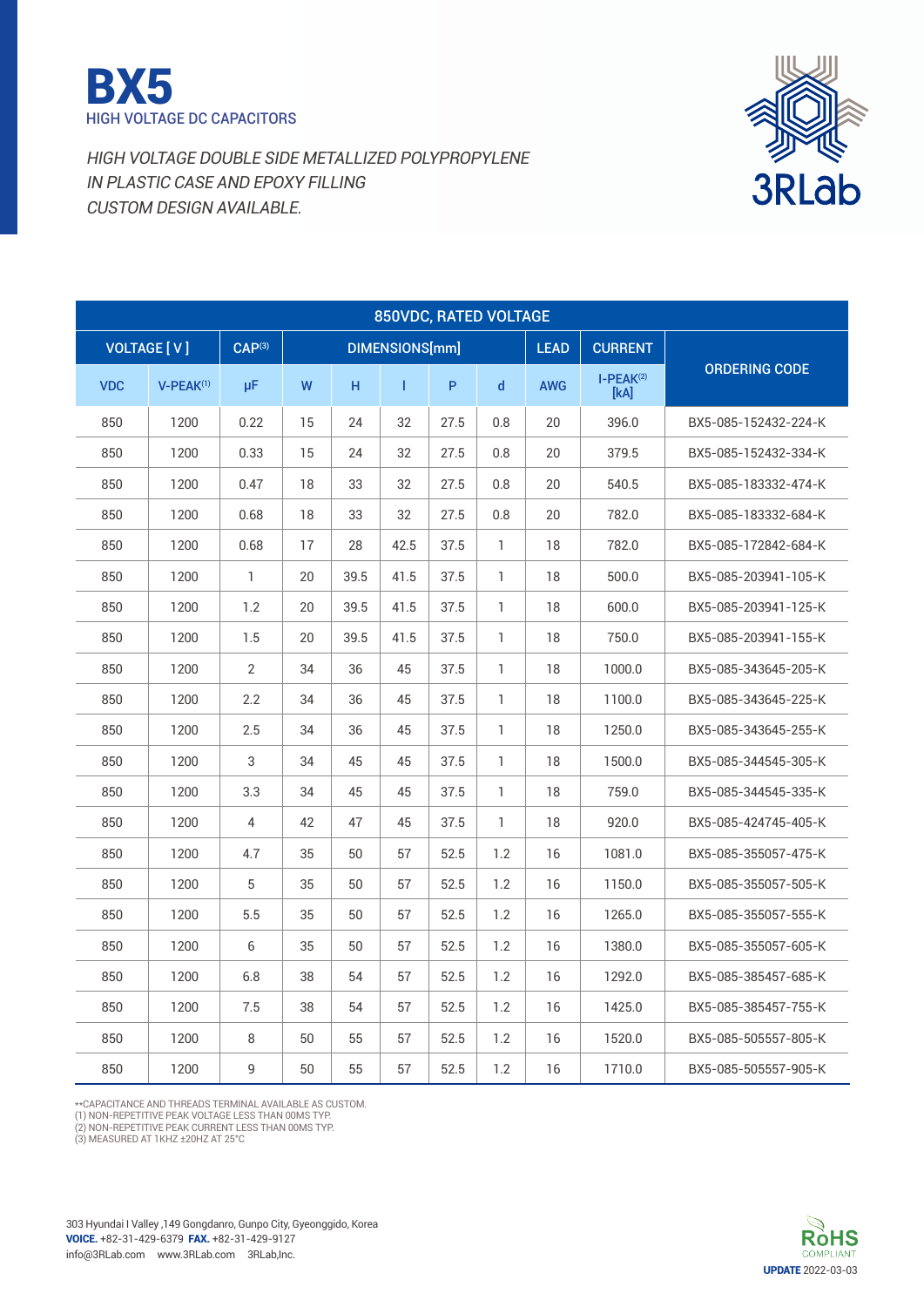



|            | 1000VDC, RATED VOLTAGE |                    |    |      |                |      |              |             |                     |                      |  |  |  |  |
|------------|------------------------|--------------------|----|------|----------------|------|--------------|-------------|---------------------|----------------------|--|--|--|--|
|            | <b>VOLTAGE [V]</b>     | CAP <sup>(3)</sup> |    |      | DIMENSIONS[mm] |      |              | <b>LEAD</b> | <b>CURRENT</b>      |                      |  |  |  |  |
| <b>VDC</b> | $V-PEAK^{(1)}$         | μF                 | W  | H    | т              | P    | $\mathsf{d}$ | <b>AWG</b>  | $I-PEAK(2)$<br>[kA] | <b>ORDERING CODE</b> |  |  |  |  |
| 1000       | 1400                   | 0.15               | 15 | 24   | 32             | 27.5 | 0.8          | 20          | 270.0               | BX5-100-152432-154-K |  |  |  |  |
| 1000       | 1400                   | 0.22               | 15 | 24   | 32             | 27.5 | 0.8          | 20          | 396.0               | BX5-100-152432-224-K |  |  |  |  |
| 1000       | 1400                   | 0.33               | 18 | 33   | 32             | 27.5 | 0.8          | 20          | 379.5               | BX5-100-183332-334-K |  |  |  |  |
| 1000       | 1400                   | 0.47               | 18 | 33   | 32             | 27.5 | 0.8          | 20          | 540.5               | BX5-100-183332-474-K |  |  |  |  |
| 1000       | 1400                   | 0.47               | 17 | 28   | 42.5           | 37.5 | 1            | 18          | 540.5               | BX5-100-172842-474-K |  |  |  |  |
| 1000       | 1400                   | 0.68               | 20 | 39.5 | 41.5           | 37.5 | $\mathbf{1}$ | 18          | 782.0               | BX5-100-203941-684-K |  |  |  |  |
| 1000       | 1400                   | 1                  | 20 | 39.5 | 41.5           | 37.5 | 1            | 18          | 500.0               | BX5-100-203941-105-K |  |  |  |  |
| 1000       | 1400                   | 1.2                | 34 | 36   | 45             | 37.5 | $\mathbf{1}$ | 18          | 600.0               | BX5-100-343645-125-K |  |  |  |  |
| 1000       | 1400                   | 1.5                | 34 | 36   | 45             | 37.5 | $\mathbb{1}$ | 18          | 750.0               | BX5-100-343645-155-K |  |  |  |  |
| 1000       | 1400                   | 2                  | 34 | 45   | 45             | 37.5 | 1            | 18          | 1000.0              | BX5-100-344545-205-K |  |  |  |  |
| 1000       | 1400                   | 2.2                | 34 | 45   | 45             | 37.5 | 1            | 18          | 1100.0              | BX5-100-344545-225-K |  |  |  |  |
| 1000       | 1400                   | 2.5                | 42 | 47   | 45             | 37.5 | $\mathbf{1}$ | 18          | 1250.0              | BX5-100-424745-255-K |  |  |  |  |
| 1000       | 1400                   | 3                  | 42 | 47   | 45             | 37.5 | 1            | 18          | 1500.0              | BX5-100-424745-305-K |  |  |  |  |
| 1000       | 1400                   | 3.3                | 35 | 50   | 57             | 52.5 | 1.2          | 16          | 759.0               | BX5-100-355057-335-K |  |  |  |  |
| 1000       | 1400                   | 4                  | 35 | 50   | 57             | 52.5 | 1.2          | 16          | 920.0               | BX5-100-355057-405-K |  |  |  |  |
| 1000       | 1400                   | 4.7                | 38 | 54   | 57             | 52.5 | 1.2          | 16          | 1081.0              | BX5-100-385457-475-K |  |  |  |  |
| 1000       | 1400                   | 5                  | 38 | 54   | 57             | 52.5 | 1.2          | 16          | 1150.0              | BX5-100-385457-505-K |  |  |  |  |
| 1000       | 1400                   | 5.5                | 50 | 55   | 57             | 52.5 | 1.2          | 16          | 1265.0              | BX5-100-505557-555-K |  |  |  |  |
| 1000       | 1400                   | 6                  | 50 | 55   | 57             | 52.5 | 1.2          | 16          | 1380.0              | BX5-100-505557-605-K |  |  |  |  |

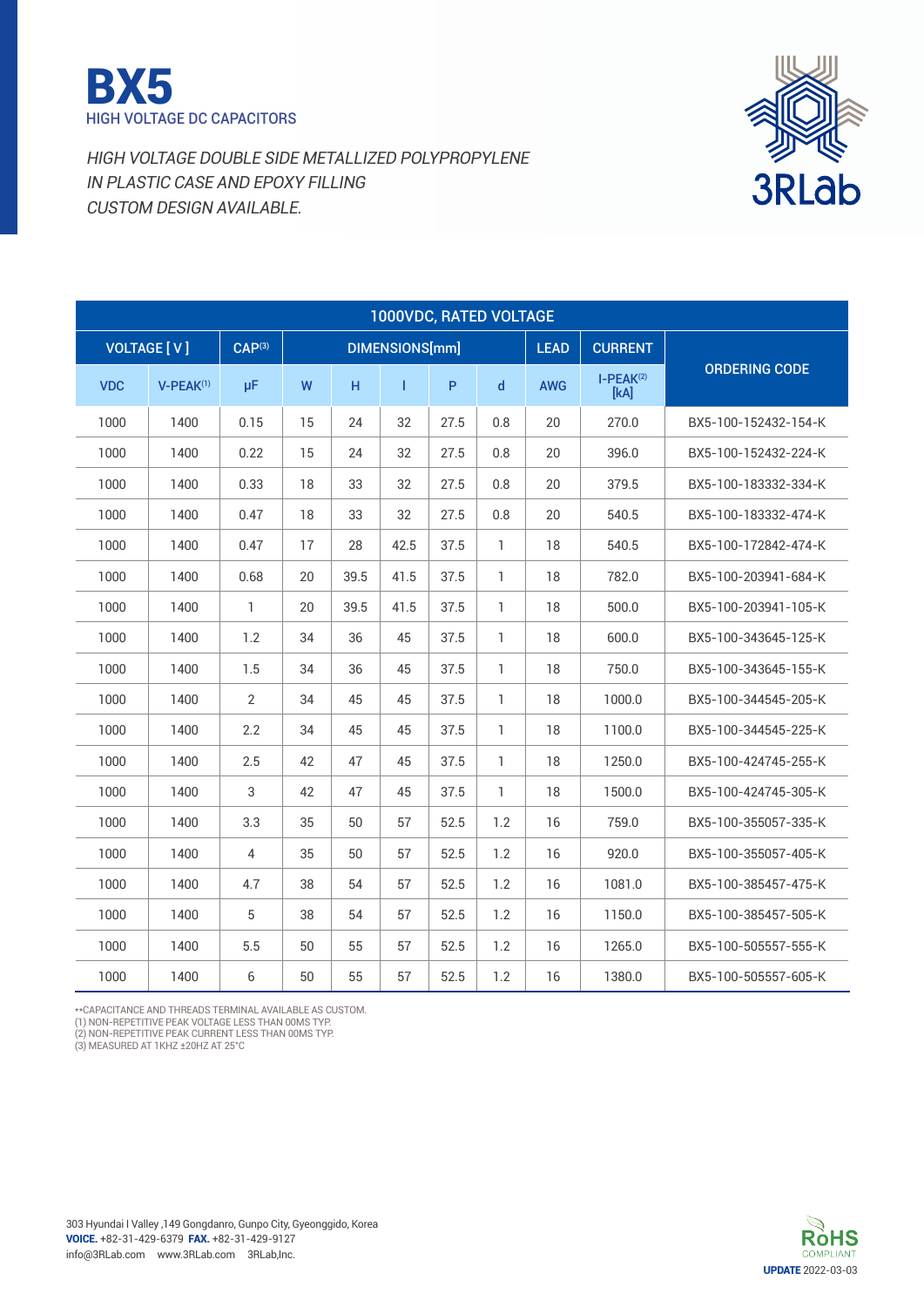



|            | 1250VDC, RATED VOLTAGE |                    |    |      |                |              |     |             |                     |                      |  |  |  |  |
|------------|------------------------|--------------------|----|------|----------------|--------------|-----|-------------|---------------------|----------------------|--|--|--|--|
|            | <b>VOLTAGE [ V ]</b>   | CAP <sup>(3)</sup> |    |      | DIMENSIONS[mm] |              |     | <b>LEAD</b> | <b>CURRENT</b>      |                      |  |  |  |  |
| <b>VDC</b> | $V-PEAK^{(1)}$         | μF                 | W  | H    | Т              | $\mathsf{P}$ | d   | <b>AWG</b>  | $I-PEAK(2)$<br>[kA] | <b>ORDERING CODE</b> |  |  |  |  |
| 1250       | 1750                   | 0.1                | 15 | 24   | 32             | 27.5         | 0.8 | 20          | 180.0               | BX5-125-152432-104-K |  |  |  |  |
| 1250       | 1750                   | 0.15               | 15 | 24   | 32             | 27.5         | 0.8 | 20          | 270.0               | BX5-125-152432-154-K |  |  |  |  |
| 1250       | 1750                   | 0.22               | 18 | 33   | 32             | 27.5         | 0.8 | 20          | 396.0               | BX5-125-183332-224-K |  |  |  |  |
| 1250       | 1750                   | 0.33               | 18 | 33   | 32             | 27.5         | 0.8 | 20          | 379.5               | BX5-125-183332-334-K |  |  |  |  |
| 1250       | 1750                   | 0.47               | 20 | 39.5 | 41.5           | 37.5         | 1   | 18          | 540.5               | BX5-125-203941-474-K |  |  |  |  |
| 1250       | 1750                   | 0.68               | 20 | 39.5 | 41.5           | 37.5         | 1   | 18          | 782.0               | BX5-125-203941-684-K |  |  |  |  |
| 1250       | 1750                   | 1                  | 34 | 36   | 45             | 37.5         | 1   | 18          | 500.0               | BX5-125-343645-105-K |  |  |  |  |
| 1250       | 1750                   | 1.2                | 34 | 45   | 45             | 37.5         | 1   | 18          | 600.0               | BX5-125-344545-125-K |  |  |  |  |
| 1250       | 1750                   | 1.5                | 34 | 45   | 45             | 37.5         | 1   | 18          | 750.0               | BX5-125-344545-155-K |  |  |  |  |
| 1250       | 1750                   | 2                  | 42 | 47   | 45             | 37.5         | 1   | 18          | 1000.0              | BX5-125-424745-205-K |  |  |  |  |
| 1250       | 1750                   | 2.2                | 35 | 50   | 57             | 52.5         | 1.2 | 16          | 1100.0              | BX5-125-355057-225-K |  |  |  |  |
| 1250       | 1750                   | 2.5                | 35 | 50   | 57             | 52.5         | 1.2 | 16          | 1250.0              | BX5-125-355057-255-K |  |  |  |  |
| 1250       | 1750                   | 3                  | 38 | 54   | 57             | 52.5         | 1.2 | 16          | 1500.0              | BX5-125-385457-305-K |  |  |  |  |
| 1250       | 1750                   | 3.3                | 38 | 54   | 57             | 52.5         | 1.2 | 16          | 759.0               | BX5-125-385457-335-K |  |  |  |  |
| 1250       | 1750                   | 4                  | 50 | 55   | 57             | 52.5         | 1.2 | 16          | 920.0               | BX5-125-505557-405-K |  |  |  |  |

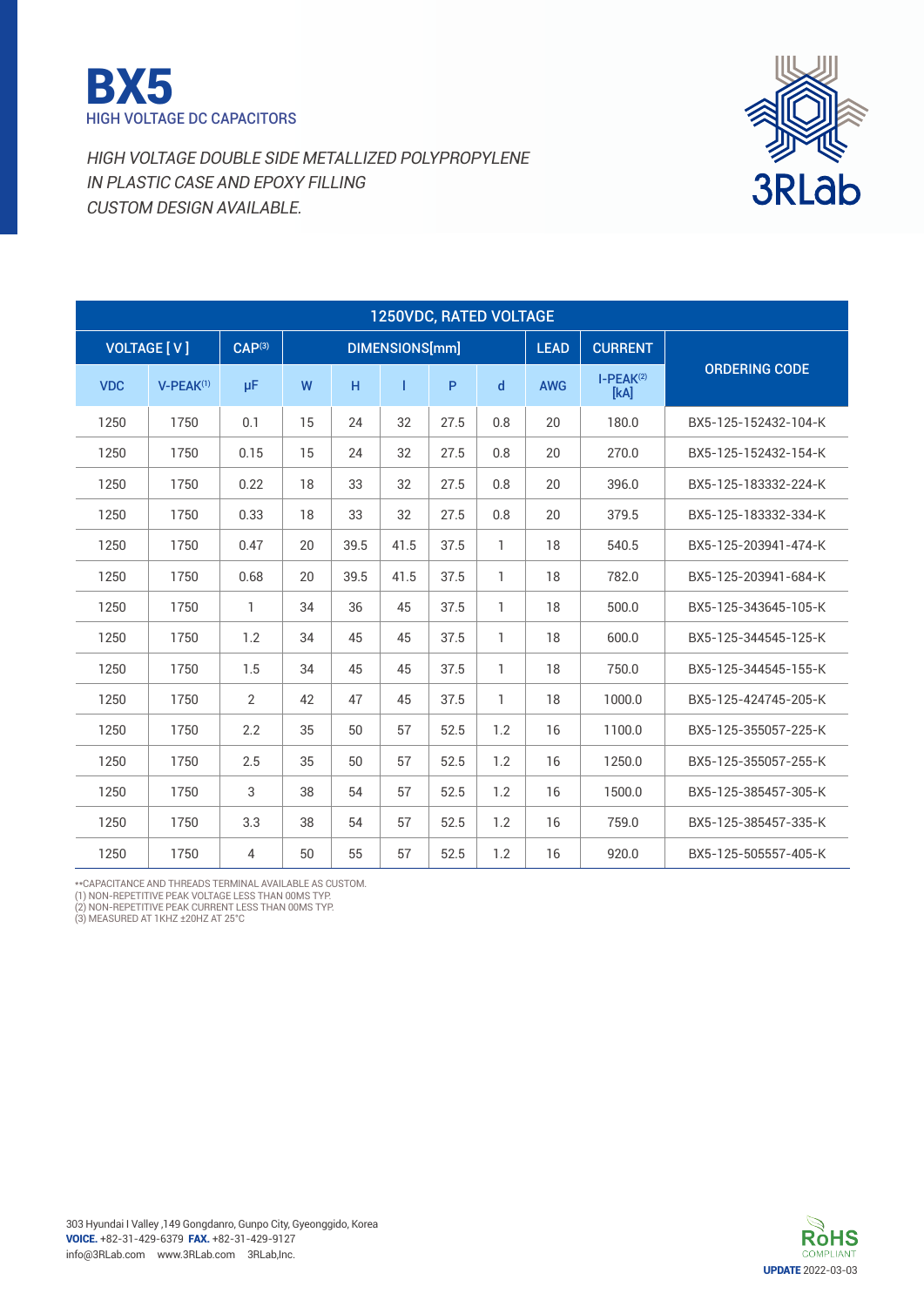



| <b>1600VDC, RATED VOLTAGE</b> |                    |                    |    |      |                       |              |     |             |                     |                      |  |  |  |
|-------------------------------|--------------------|--------------------|----|------|-----------------------|--------------|-----|-------------|---------------------|----------------------|--|--|--|
|                               | <b>VOLTAGE [V]</b> | CAP <sup>(3)</sup> |    |      | <b>DIMENSIONS[mm]</b> |              |     | <b>LEAD</b> | <b>CURRENT</b>      |                      |  |  |  |
| <b>VDC</b>                    | $V-PEAK^{(1)}$     | μF                 | W  | H    | Т                     | $\mathsf{P}$ | d   | <b>AWG</b>  | $I-PEAK(2)$<br>[kA] | <b>ORDERING CODE</b> |  |  |  |
| 1600                          | 2250               | 0.068              | 15 | 24   | 32                    | 27.5         | 0.8 | 20          | 122.4               | BX5-160-152432-683-K |  |  |  |
| 1600                          | 2250               | 0.1                | 15 | 24   | 32                    | 27.5         | 0.8 | 20          | 180.0               | BX5-160-152432-104-K |  |  |  |
| 1600                          | 2250               | 0.15               | 15 | 24   | 32                    | 27.5         | 0.8 | 20          | 270.0               | BX5-160-152432-154-K |  |  |  |
| 1600                          | 2250               | 0.22               | 18 | 33   | 32                    | 27.5         | 0.8 | 20          | 396.0               | BX5-160-183332-224-K |  |  |  |
| 1600                          | 2250               | 0.33               | 17 | 28   | 42.5                  | 37.5         | 1   | 18          | 379.5               | BX5-160-172842-334-K |  |  |  |
| 1600                          | 2250               | 0.47               | 20 | 39.5 | 41.5                  | 37.5         | 1   | 18          | 540.5               | BX5-160-203941-474-K |  |  |  |
| 1600                          | 2250               | 0.68               | 34 | 36   | 45                    | 37.5         | 1   | 18          | 782.0               | BX5-160-343645-684-K |  |  |  |
| 1600                          | 2250               | $\mathbf{1}$       | 34 | 45   | 45                    | 37.5         | 1   | 18          | 650.0               | BX5-160-344545-105-K |  |  |  |
| 1600                          | 2250               | 1.2                | 42 | 47   | 45                    | 37.5         | 1   | 18          | 780.0               | BX5-160-424745-125-K |  |  |  |
| 1600                          | 2250               | 1.5                | 42 | 47   | 45                    | 37.5         | 1   | 18          | 975.0               | BX5-160-424745-155-K |  |  |  |
| 1600                          | 2250               | $\overline{2}$     | 35 | 50   | 57                    | 52.5         | 1.2 | 16          | 1300.0              | BX5-160-355057-205-K |  |  |  |
| 1600                          | 2250               | 2.2                | 38 | 54   | 57                    | 52.5         | 1.2 | 16          | 1430.0              | BX5-160-385457-225-K |  |  |  |
| 1600                          | 2250               | 2.5                | 38 | 54   | 57                    | 52.5         | 1.2 | 16          | 1625.0              | BX5-160-385457-255-K |  |  |  |
| 1600                          | 2250               | 3                  | 50 | 55   | 57                    | 52.5         | 1.2 | 16          | 1950.0              | BX5-160-505557-305-K |  |  |  |
| 1600                          | 2250               | 3.3                | 50 | 55   | 57                    | 52.5         | 1.2 | 16          | 1089.0              | BX5-160-505557-335-K |  |  |  |

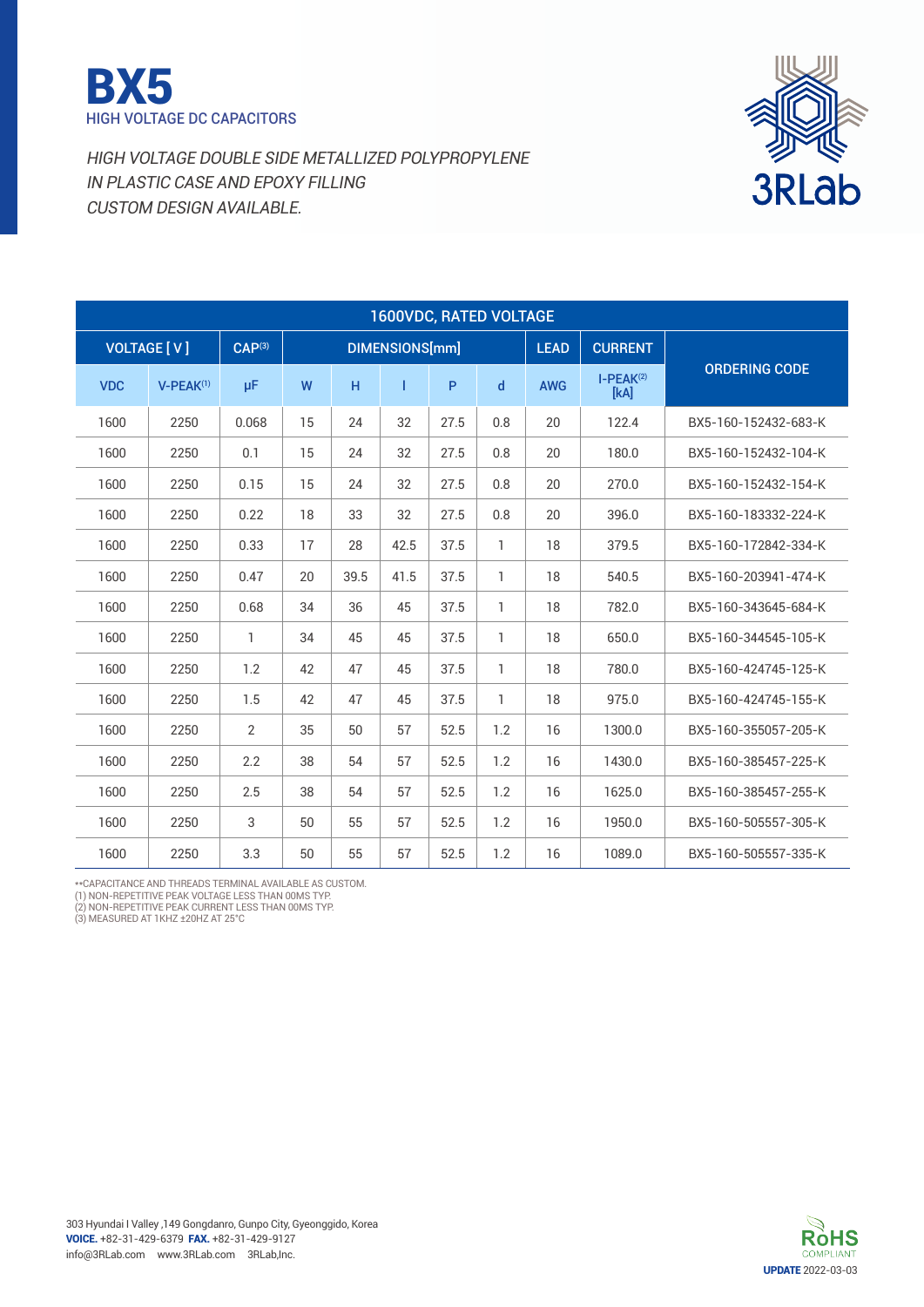



| 2000VDC, RATED VOLTAGE |                      |             |    |      |                |      |     |             |                     |                      |  |  |  |
|------------------------|----------------------|-------------|----|------|----------------|------|-----|-------------|---------------------|----------------------|--|--|--|
|                        | <b>VOLTAGE [ V ]</b> | $CAP^{(3)}$ |    |      | DIMENSIONS[mm] |      |     | <b>LEAD</b> | <b>CURRENT</b>      |                      |  |  |  |
| <b>VDC</b>             | $V-PEAK(1)$          | μF          | W  | H    | Т              | P    | d   | <b>AWG</b>  | $I-PEAK(2)$<br>[kA] | <b>ORDERING CODE</b> |  |  |  |
| 2000                   | 2800                 | 0.047       | 15 | 24   | 32             | 27.5 | 0.8 | 20          | 126.9               | BX5-200-152432-473-K |  |  |  |
| 2000                   | 2800                 | 0.068       | 15 | 24   | 32             | 27.5 | 0.8 | 20          | 183.6               | BX5-200-152432-683-K |  |  |  |
| 2000                   | 2800                 | 0.1         | 15 | 24   | 32             | 27.5 | 0.8 | 20          | 180.0               | BX5-200-152432-104-K |  |  |  |
| 2000                   | 2800                 | 0.15        | 18 | 33   | 32             | 27.5 | 0.8 | 20          | 270.0               | BX5-200-183332-154-K |  |  |  |
| 2000                   | 2800                 | 0.22        | 17 | 28   | 42.5           | 37.5 | 1   | 18          | 396.0               | BX5-200-172842-224-K |  |  |  |
| 2000                   | 2800                 | 0.33        | 20 | 39.5 | 41.5           | 37.5 | 1   | 18          | 379.5               | BX5-200-203941-334-K |  |  |  |
| 2000                   | 2800                 | 0.47        | 34 | 36   | 45             | 37.5 | 1   | 18          | 540.5               | BX5-200-343645-474-K |  |  |  |
| 2000                   | 2800                 | 0.68        | 34 | 45   | 45             | 37.5 | 1   | 18          | 782.0               | BX5-200-344545-684-K |  |  |  |
| 2000                   | 2800                 | 1           | 42 | 47   | 45             | 37.5 | 1   | 18          | 650.0               | BX5-200-424745-105-K |  |  |  |
| 2000                   | 2800                 | 1.2         | 42 | 47   | 45             | 37.5 | 1   | 18          | 780.0               | BX5-200-424745-125-K |  |  |  |
| 2000                   | 2800                 | 1.5         | 35 | 50   | 57             | 52.5 | 1.2 | 16          | 975.0               | BX5-200-355057-155-K |  |  |  |
| 2000                   | 2800                 | 2           | 38 | 54   | 57             | 52.5 | 1.2 | 16          | 1300.0              | BX5-200-385457-205-K |  |  |  |
| 2000                   | 2800                 | 2.2         | 50 | 55   | 57             | 52.5 | 1.2 | 16          | 1430.0              | BX5-200-505557-225-K |  |  |  |
| 2000                   | 2800                 | 2.5         | 50 | 55   | 57             | 52.5 | 1.2 | 16          | 1625.0              | BX5-200-505557-255-K |  |  |  |

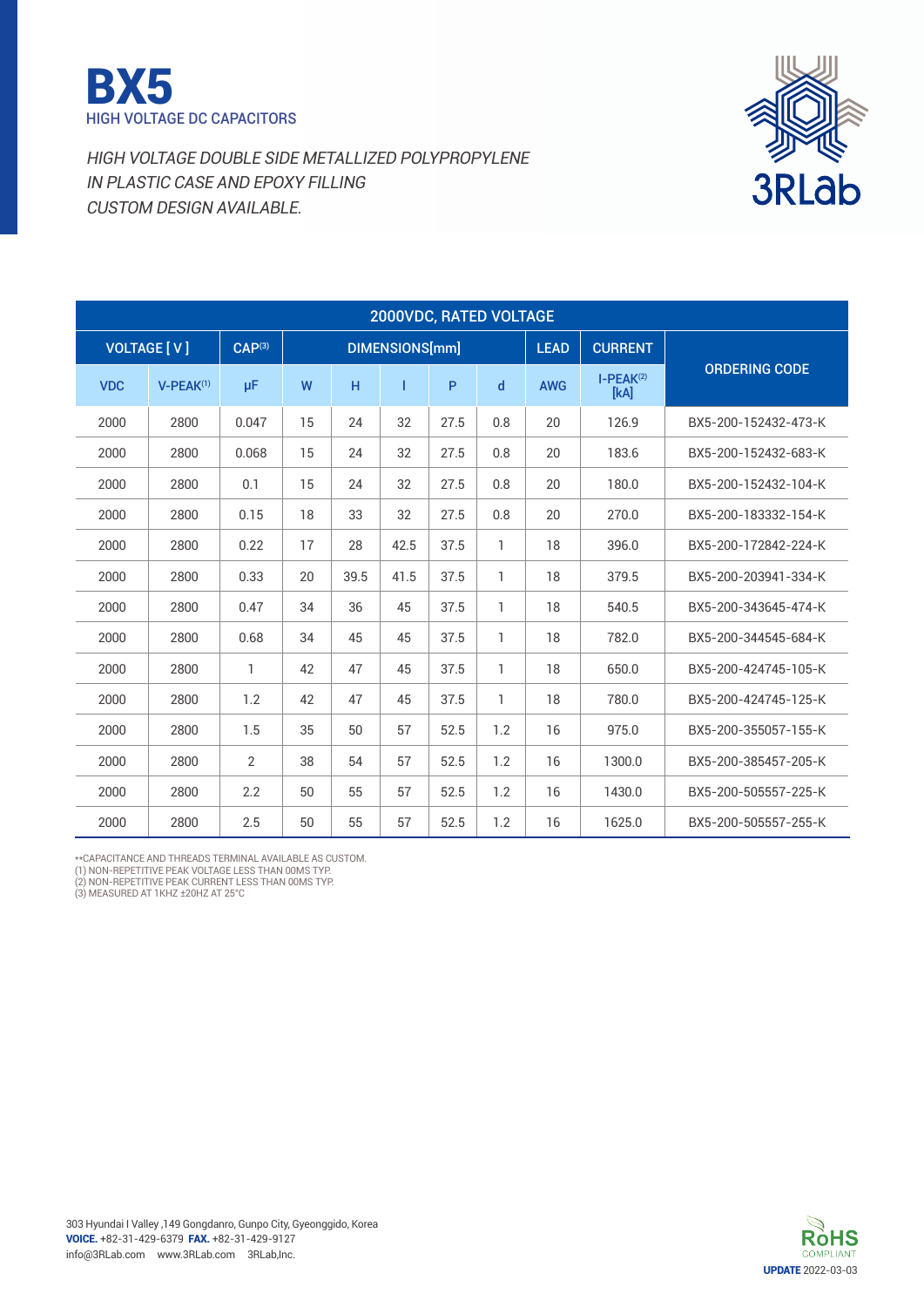



| 2500VDC, RATED VOLTAGE |                      |                    |    |      |                |      |     |             |                     |                      |  |  |  |
|------------------------|----------------------|--------------------|----|------|----------------|------|-----|-------------|---------------------|----------------------|--|--|--|
|                        | <b>VOLTAGE [ V ]</b> | CAP <sup>(3)</sup> |    |      | DIMENSIONS[mm] |      |     | <b>LEAD</b> | <b>CURRENT</b>      |                      |  |  |  |
| <b>VDC</b>             | $V-PEAK^{(1)}$       | μF                 | W  | H    | T              | P    | d   | <b>AWG</b>  | $I-PEAK(2)$<br>[kA] | <b>ORDERING CODE</b> |  |  |  |
| 2500                   | 3500                 | 0.033              | 15 | 24   | 32             | 27.5 | 0.8 | 20          | 89.1                | BX5-250-152432-333-K |  |  |  |
| 2500                   | 3500                 | 0.047              | 15 | 24   | 32             | 27.5 | 0.8 | 20          | 126.9               | BX5-250-152432-473-K |  |  |  |
| 2500                   | 3500                 | 0.068              | 15 | 24   | 32             | 27.5 | 0.8 | 20          | 183.6               | BX5-250-152432-683-K |  |  |  |
| 2500                   | 3500                 | 0.1                | 18 | 33   | 32             | 27.5 | 0.8 | 20          | 180.0               | BX5-250-183332-104-K |  |  |  |
| 2500                   | 3500                 | 0.15               | 18 | 33   | 32             | 27.5 | 0.8 | 20          | 270.0               | BX5-250-183332-154-K |  |  |  |
| 2500                   | 3500                 | 0.22               | 20 | 39.5 | 41.5           | 37.5 | 1   | 18          | 396.0               | BX5-250-203941-224-K |  |  |  |
| 2500                   | 3500                 | 0.33               | 20 | 39.5 | 41.5           | 37.5 | 1   | 18          | 379.5               | BX5-250-203941-334-K |  |  |  |
| 2500                   | 3500                 | 0.47               | 34 | 45   | 45             | 37.5 | 1   | 18          | 540.5               | BX5-250-344545-474-K |  |  |  |
| 2500                   | 3500                 | 0.68               | 42 | 47   | 45             | 37.5 | 1   | 18          | 782.0               | BX5-250-424745-684-K |  |  |  |
| 2500                   | 3500                 | 1                  | 35 | 50   | 57             | 52.5 | 1.2 | 16          | 650.0               | BX5-250-355057-105-K |  |  |  |
| 2500                   | 3500                 | 1.2                | 35 | 50   | 57             | 52.5 | 1.2 | 16          | 780.0               | BX5-250-355057-125-K |  |  |  |
| 2500                   | 3500                 | 1.5                | 38 | 54   | 57             | 52.5 | 1.2 | 16          | 975.0               | BX5-250-385457-155-K |  |  |  |
| 2500                   | 3500                 | $\overline{2}$     | 50 | 55   | 57             | 52.5 | 1.2 | 16          | 1300.0              | BX5-250-505557-205-K |  |  |  |